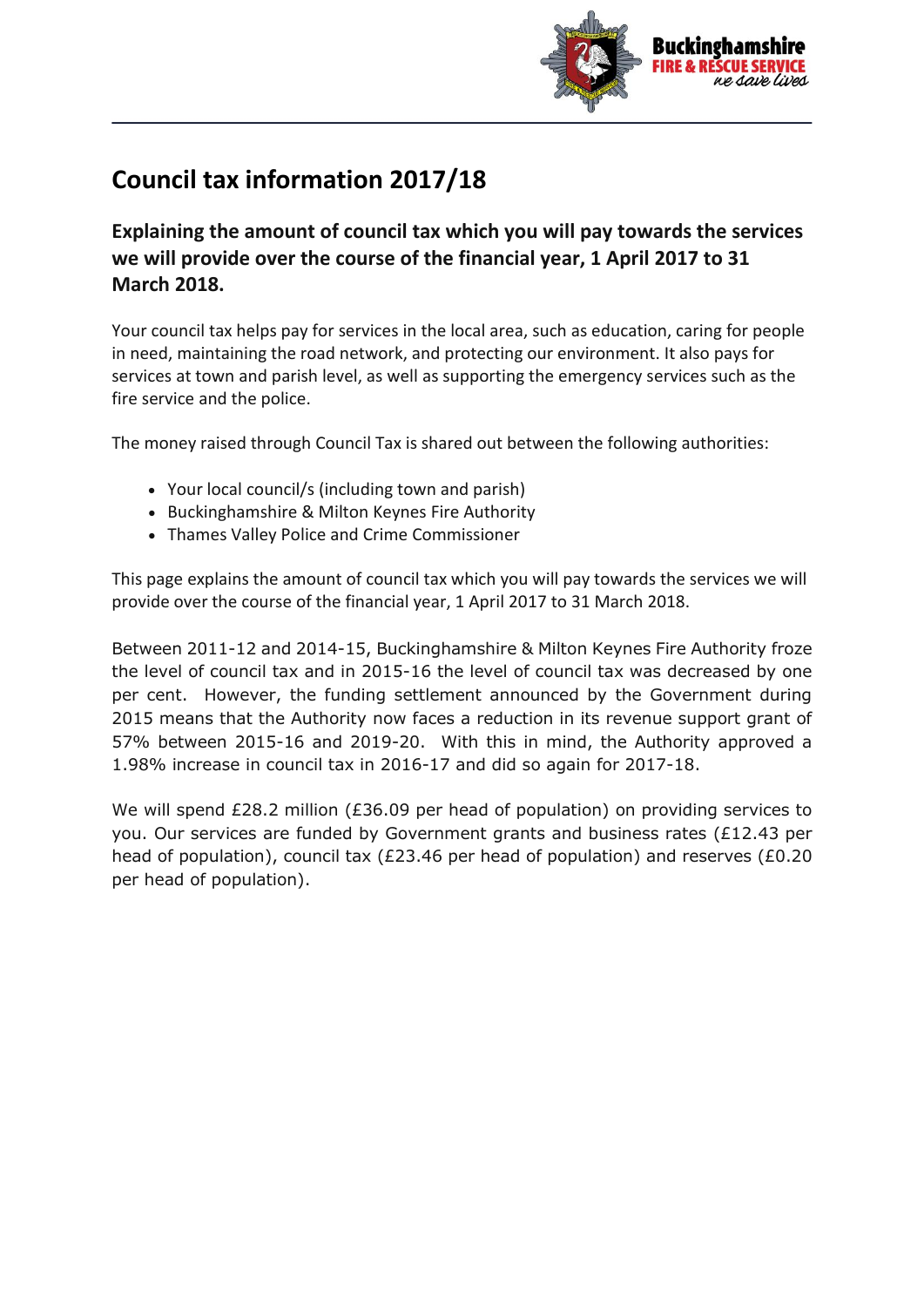Council tax bills in Buckinghamshire and Milton Keynes include the following totals per home to pay for Buckinghamshire Fire & Rescue Service in 2017-18.

| <b>Band</b>  | <b>Amount</b> |  |  |  |  |
|--------------|---------------|--|--|--|--|
| A            | £40.59        |  |  |  |  |
| B            | £47.35        |  |  |  |  |
| $\mathsf{C}$ | £54.12        |  |  |  |  |
| D            | £60.88        |  |  |  |  |
| E            | £74.41        |  |  |  |  |
| F            | £87.94        |  |  |  |  |
| G            | £101.47       |  |  |  |  |
| Η            | £121.76       |  |  |  |  |

About 4p from every £1 of council tax paid in Buckinghamshire and Milton Keynes goes to Buckinghamshire Fire & Rescue Service. The rest goes towards the cost of services provided by councils and the police.

## **Where the money comes from**

The funding settlement for 2017-18 was announced on 22 February 2017. The table below shows the breakdown of where our funding comes from:

| Table: Where the money comes from        |  | 2016-17<br>£'000 | 2017-18<br>£'000 |
|------------------------------------------|--|------------------|------------------|
| Revenue Support Grant and business rates |  | £9,458           | £8,635           |
| Specific grants                          |  | £1,099           | £1,074           |
| Council tax                              |  | £17,679          | £18,327          |
| Use of Reserves                          |  | £0               | £150             |
| Total                                    |  | £28,236          | £28,186          |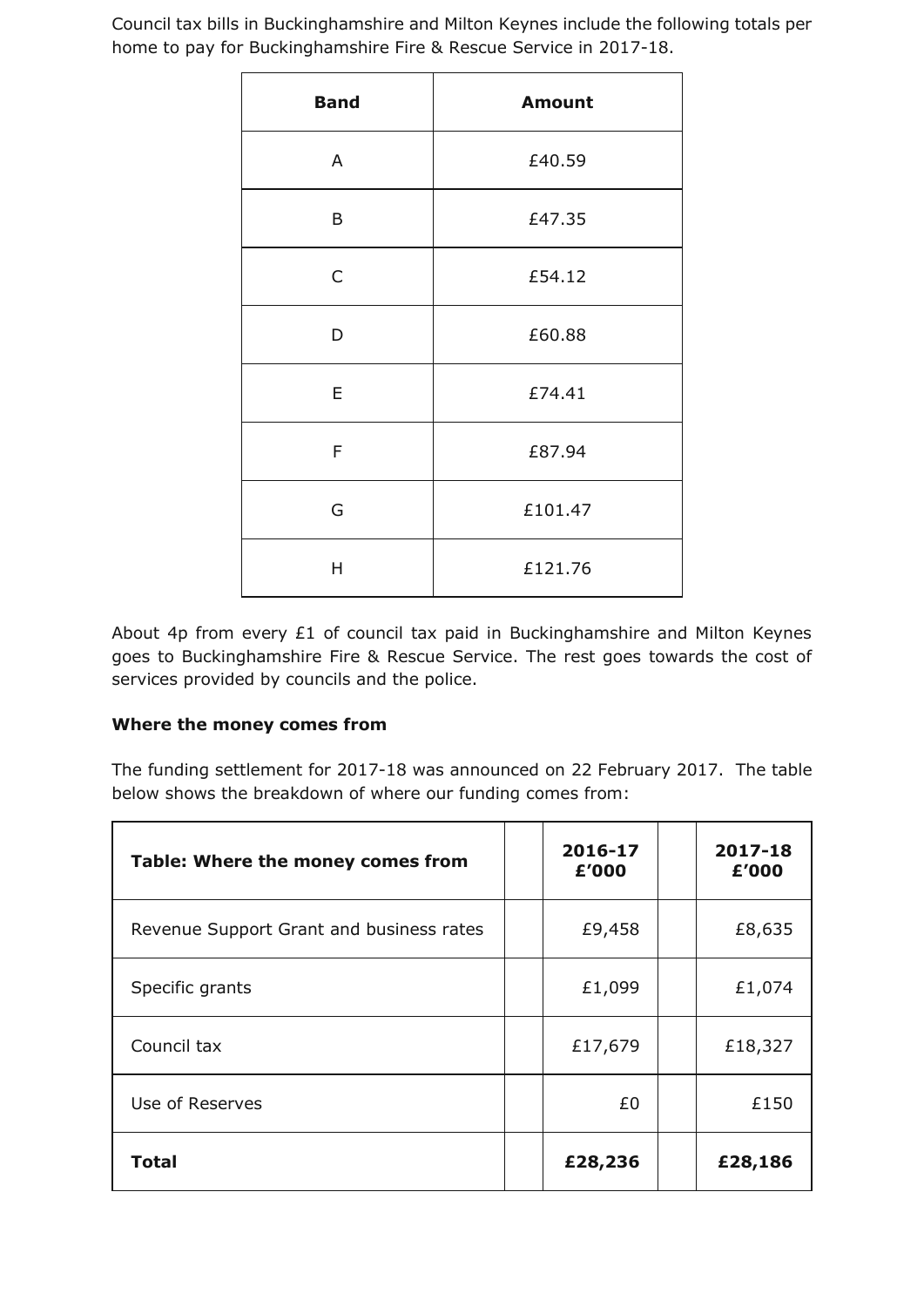## **Where the money goes**

In this challenging financial environment, work continues to achieve a balanced budget, progressing in line with our Public Safety Plan for 2015-20 so that we can carry on as usual without detriment to public safety or emergency responses.

The Fire Authority has taken a number of measures already and plans to do more to ensure that it continues to meet the priorities set out in the Public Safety Plan. For 2017-18 we plan to make further savings through a number of initiatives, which involve better ways of working and consolidating workforce plans to meet our vision for the longer term. We are investing in more up-to-date technology, new ways of working and are pursuing avenues which aim to share costs with our community partners and other fire authorities.

| Table: Where the money goes   |  | 2016-17<br>£'000 | 2017-18<br>£'000 |
|-------------------------------|--|------------------|------------------|
| Employees                     |  | £20,160          | £19,676          |
| Premises                      |  | £1,733           | £1,765           |
| Transport                     |  | £803             | £765             |
| Supplies and services         |  | £2,703           | £2,762           |
| Agency payments               |  | £1,465           | £1,774           |
| Capital charges               |  | £2,164           | £2,324           |
| Contributions to reserves     |  | £22              | £0               |
| Income                        |  | $-E814$          | $-E880$          |
| <b>Net budget requirement</b> |  | £28,236          | £28,186          |

Included within employee costs are the National Insurance contributions required by employers, and pension contributions set in accordance with relevant pension schemes regulations.

The agency payments budget has been increased in 2017-18 in relation to the recruitment of additional apprentice posts across the Service and new safety initiatives within the community.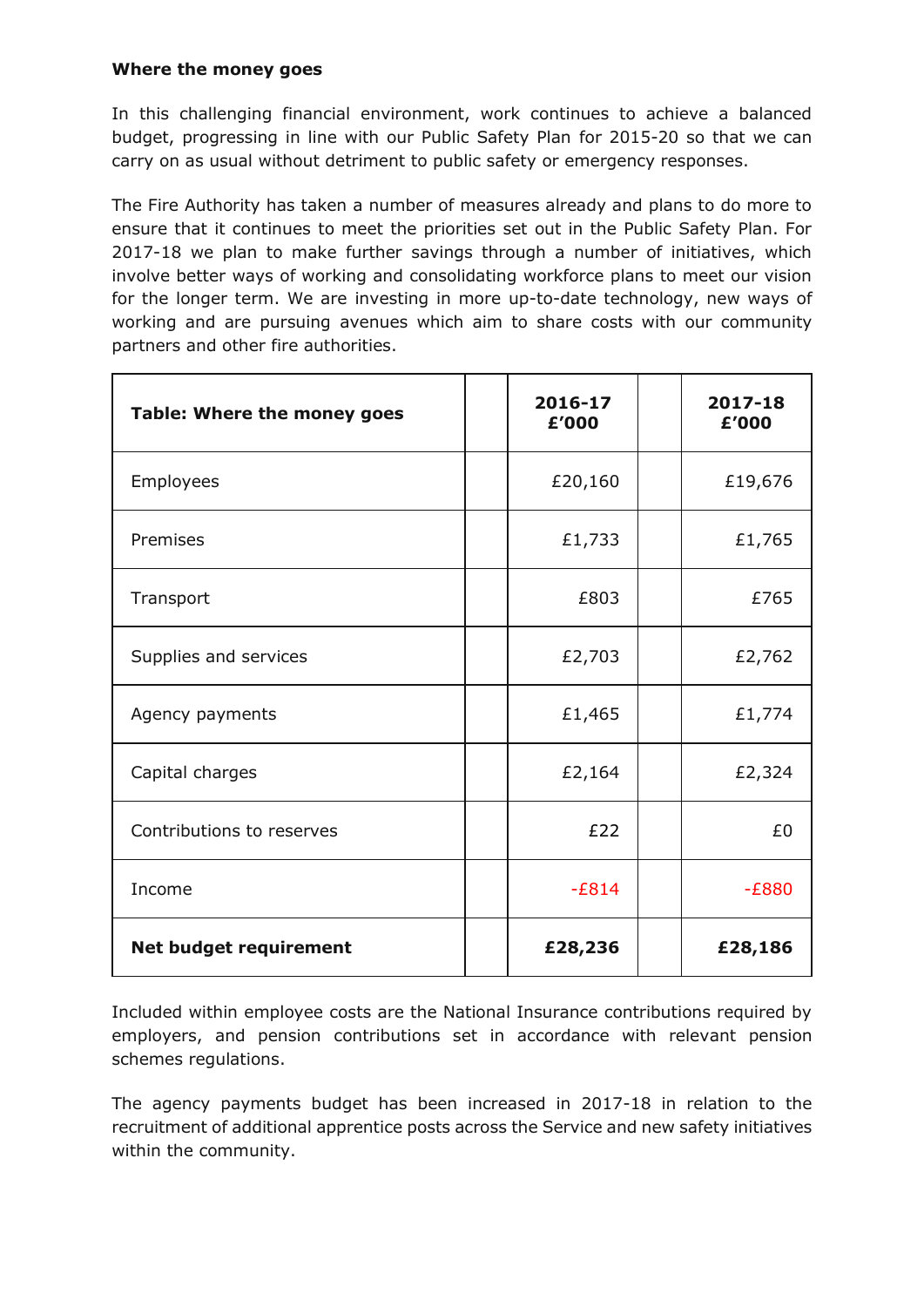

(Figures in the table above are based on full-time equivalents and exclude apprentices)

In 2016-17 BMKFRS welcomed 22 apprentice firefighters and 3 support service apprentices, following its plan to recruit and develop young people into careers across the Authority and the Government's nationwide commitment to create 3 million apprenticeships by 2020.

The FF apprentices will train for the same qualification that trainee firefighters have to attain and are employed via the Apprentice Training Agency (ATA). They offer BMKFRS an opportunity to refresh the workforce, while the organisation continues to plan and develop its operational resources for the future.

Retained firefighters represent an efficient and flexible alternative to traditional staffing methods while maintaining response capabilities. As a result of this, we plan to recruit and retain more of these firefighters over the coming years.

Planned restructures for support services and changes to crewing arrangements for firefighting personnel are also being carried out by the organisation, in order to ensure that the right resources are in the right place to meet operational and strategic priorities in Buckinghamshire and Milton Keynes.

Employee costs include costs for training our staff to ensure that they are well prepared for any event that they may be required to attend, and are skilled to the appropriate level to help you at a variety of different types of incident.

As well as responding to fires, our firefighters are needed in situations involving road traffic collisions, flood response, specialist rescue, hazardous substance incidents, home fire risk checks and fire safety enforcement. Each requires highly qualified, experienced and expert staff, ready to respond to an emergency 24 hours a day.